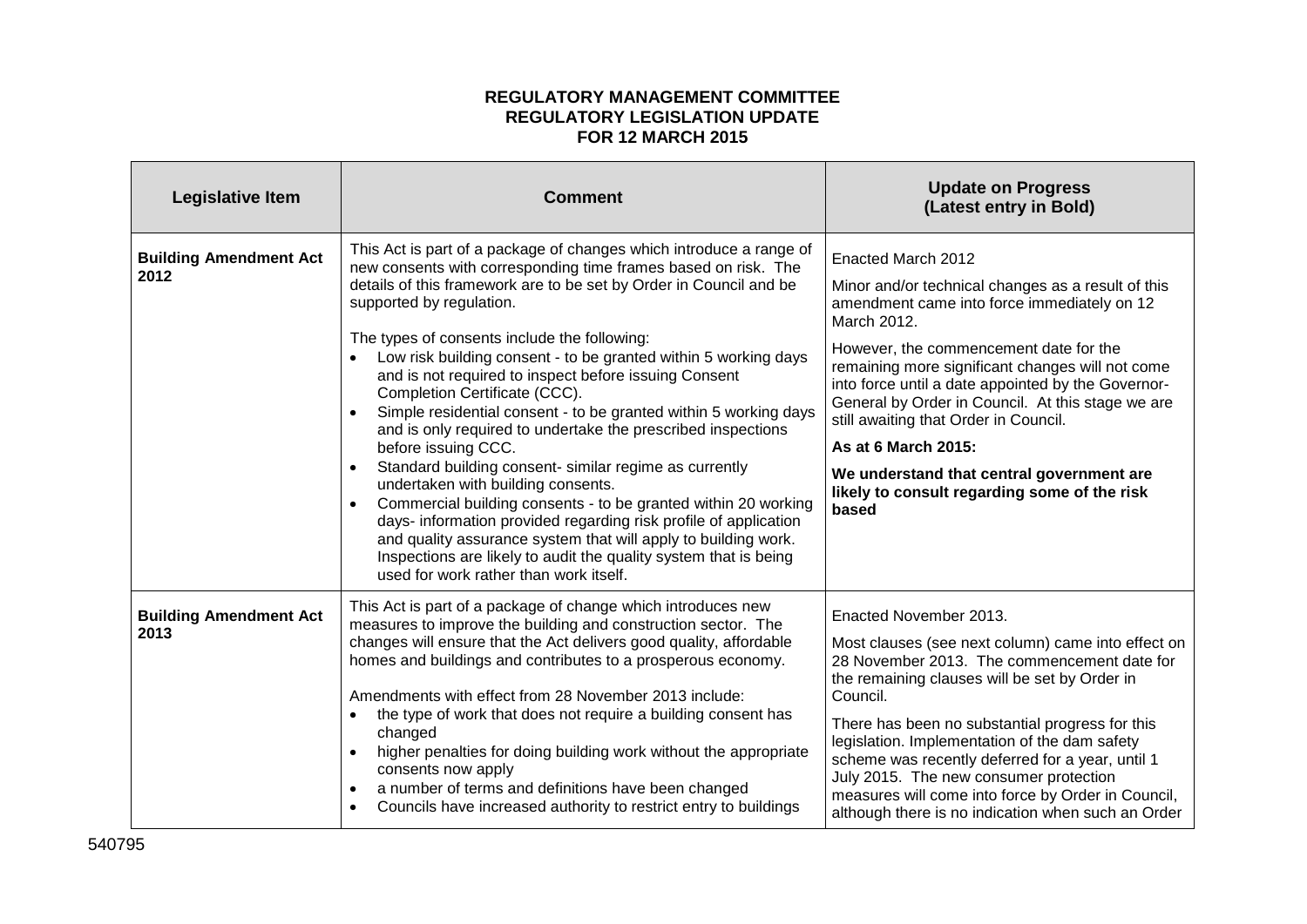| <b>Legislative Item</b>                                                        | <b>Comment</b>                                                                                                                                                                                                                                                                                                                                                                                                                                                                                                                                                                                                                                                                                                                                                                                                                                                                                                                                                                                                                                                                                                                                                      | <b>Update on Progress</b><br>(Latest entry in Bold)                                                                                                                                                                                                                                                                                                                                                                                                                                                                                                                                                                                                                                      |
|--------------------------------------------------------------------------------|---------------------------------------------------------------------------------------------------------------------------------------------------------------------------------------------------------------------------------------------------------------------------------------------------------------------------------------------------------------------------------------------------------------------------------------------------------------------------------------------------------------------------------------------------------------------------------------------------------------------------------------------------------------------------------------------------------------------------------------------------------------------------------------------------------------------------------------------------------------------------------------------------------------------------------------------------------------------------------------------------------------------------------------------------------------------------------------------------------------------------------------------------------------------|------------------------------------------------------------------------------------------------------------------------------------------------------------------------------------------------------------------------------------------------------------------------------------------------------------------------------------------------------------------------------------------------------------------------------------------------------------------------------------------------------------------------------------------------------------------------------------------------------------------------------------------------------------------------------------------|
|                                                                                | that may be near to buildings that are dangerous. This will<br>require Council's dangerous building policy to be reviewed and<br>consulted on within a reasonable period<br>MBIE has more power to hold building consent authorities to<br>account, and<br>the way dams are defined and measured has changed.<br>Other changes to take effect in mid-2014 include: changes to the<br>dam safety scheme and new consumer protection measures.<br>Most of these changes relate to Territorial Authority Building<br>functions or consumer protection. However if required, appropriate<br>changes will be made to the Kapiti Coast District Council Building<br>Control Authority Quality Assurance Manual.                                                                                                                                                                                                                                                                                                                                                                                                                                                           | may be made.<br>As at 6 March 2015:<br><b>Changes to consumer protection measures</b><br>came in to effect on 1 January 2015.                                                                                                                                                                                                                                                                                                                                                                                                                                                                                                                                                            |
| <b>Building (Earthquake-</b><br>prone buildings)<br><b>Amendment Bill 2013</b> | The key components of this Bill are:<br>To require territorial authorities to undertake seismic capacity<br>assessment of all non-residential and multi-storey/multi-unit<br>residential buildings (as currently defined in section 122 of Building<br>Act) in their districts within five years from commencement, using a<br>methodology specified and published by the Ministry of Business<br>Innovation and Employment (MBIE).<br>Territorial authorities to prioritise for assessment according to a<br>framework to be specified and published by MBIE.<br>Territorial authorities to provide the results of the assessments<br>$\bullet$<br>to the relevant building owner.<br>Owners will be able to provide an engineering assessment as<br>$\bullet$<br>specified by MBIE if they disagree with the territorial authorities'<br>assessment.<br>There will be a National Register on earthquake prone buildings<br>held by MBIE that will be able to be searched by public.<br>There will also be the ability for owners to seek exemptions<br>from these requirements from the territorial authorities and<br>special provisions for heritage buildings. | The Bill received its First Reading on 5 March 2014<br>and was referred to the Local Government and<br><b>Environment Select Committee. Submissions</b><br>closed on 17 April 2014. The select committee was<br>due to report on the Bill to Parliament on, or before,<br>5 September 2014.<br>Recent comments from government ministers have<br>mentioned changes to the Bill to modify the<br>timeframes and types of buildings that may be<br>impacted.<br>As at 6 March 2015:<br>The Local Government and Environment Select<br>Committee report is due on 30 March 2015.<br>There are likely to be significant changes to this<br>bill as a result of the select committee process. |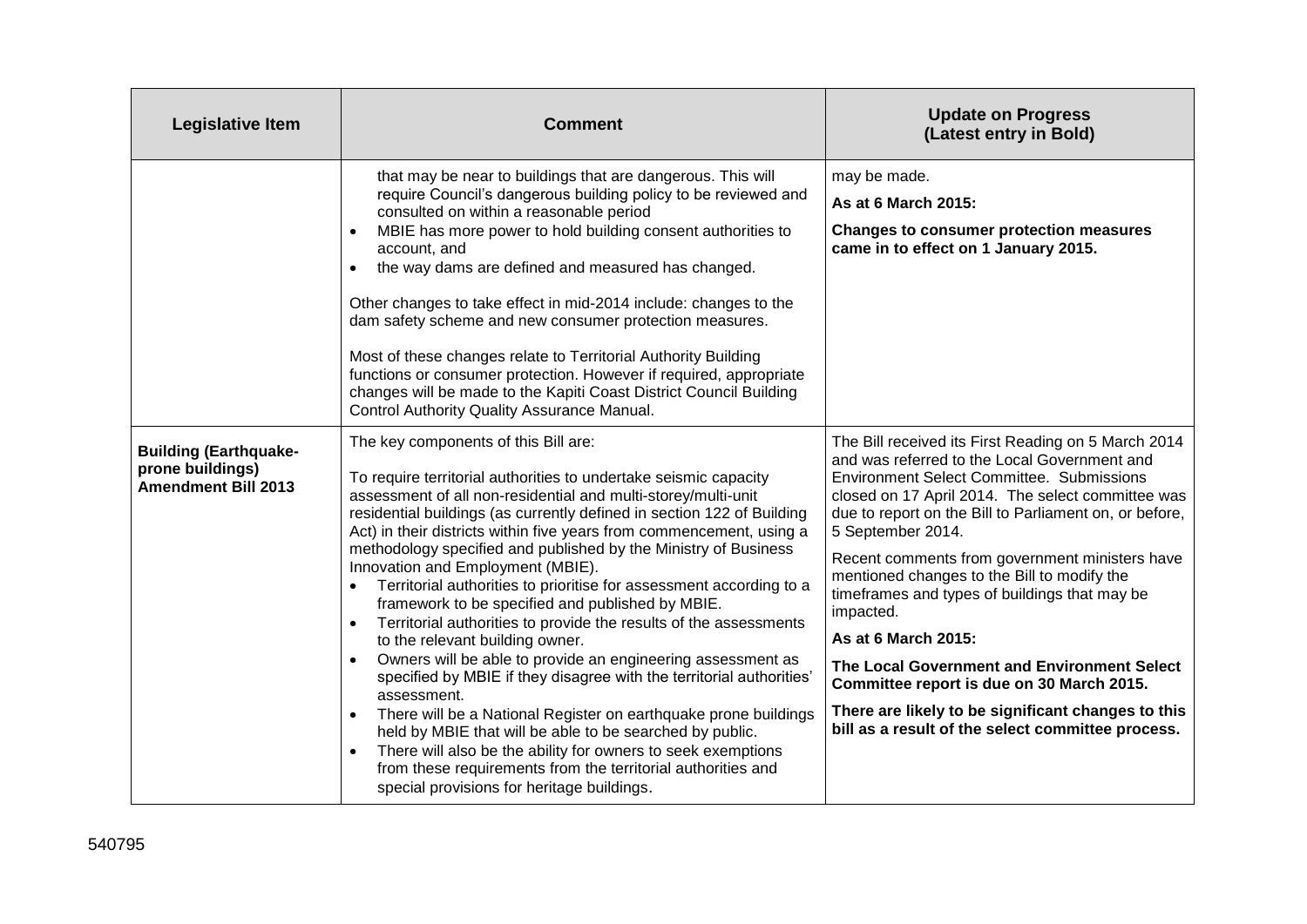| <b>Legislative Item</b>                                                          | <b>Comment</b>                                                                                                                                                                                                                                                                                                                                                                                                                                                                                                                                                                                                                                                                                                                                                                                 | <b>Update on Progress</b><br>(Latest entry in Bold)                                                                                                                                                                                                                                                                                                                                                                                                                       |
|----------------------------------------------------------------------------------|------------------------------------------------------------------------------------------------------------------------------------------------------------------------------------------------------------------------------------------------------------------------------------------------------------------------------------------------------------------------------------------------------------------------------------------------------------------------------------------------------------------------------------------------------------------------------------------------------------------------------------------------------------------------------------------------------------------------------------------------------------------------------------------------|---------------------------------------------------------------------------------------------------------------------------------------------------------------------------------------------------------------------------------------------------------------------------------------------------------------------------------------------------------------------------------------------------------------------------------------------------------------------------|
| <b>Weathertight Homes</b><br><b>Resolution Services</b><br><b>Amendment Bill</b> | This bill was introduced into Parliament on 23 February 2015 and<br>deals with the following matters<br>Assists claimants in similar circumstances as the Osborne's<br>$\bullet$<br>receive the benefits of the Supreme Court decision(this was<br>regarding timing of work)<br>Deals with uncertainty of claimants when legislation<br>timeframe expires<br>Clarifies standing of regulations that have been recently gazetted                                                                                                                                                                                                                                                                                                                                                                | As at 6 March 2015:<br>This bill is not likely to have any significant<br>impact on the claims received by this Council.                                                                                                                                                                                                                                                                                                                                                  |
| Food Act 2014                                                                    | The Food Act 2014 introduces some fundamental changes to NZ's<br>domestic food regulatory regime. The Act has come about through<br>research conducted since 2003 as part of the Domestic Food<br>Review - only the second review of the domestic food sector in<br>over 30 years. Through a risk-based approach, it seeks to:<br>clarify the role of regulators,<br>remove the need for local bylaws, by having a single set of<br>$\bullet$<br>rules for training, registration and other food safety aspects, and<br>improve compliance and enforcement.<br>Where appropriate these new requirements will be reflected (once<br>we have the detail of the associated regulations) in the<br>Environmental Health quality assurance system.                                                  | The Food Bill received Royal Assent on 6 June<br>2014. The Food Act 2014 will come fully into force<br>on 1 March 2016 unless brought into force earlier<br>through an Order in Council.<br>A report providing an overview of the Food Act<br>2014 was provided to the 2 October 2014<br>Regulatory Committee meeting.<br>As at 6 March 2015:<br>A report on the progress with the associated<br>Food Regulations is tabled for information on<br>today's meeting agenda. |
| <b>Fencing of Swimming</b><br>Pools Act 1987                                     | The Government is changing the Fencing of Swimming Pools Act<br>1987 (the Act) to strike a better balance between protecting young<br>children from drowning in home pools and making the Act more<br>workable for pool owners and local councils. The changes take into<br>account 392 submissions received from safety groups, the pool<br>industry, local councils, pool owners and others during public<br>consultation.<br>The current Act provides little guidance on how councils approach<br>inspections and exemptions and as a result there is no national<br>uniformity. The Ministry of Business, Innovation and Employment<br>(MBIE) website states that councils will benefit from reduced costs<br>and uncertainty by:<br>clearer requirements for restricting access to pools, | The Government intends to introduce a Bill into<br>Parliament to amend the Fencing of Swimming<br>Pools Act 1987.<br>The timing of the changes will depend on the<br>Government's legislative priorities and the<br>parliamentary process. The parliamentary process<br>will include the Bill being referred to a select<br>committee - normally for six months.<br>In the meantime, councils and pool owners must<br>comply with the current Act.                        |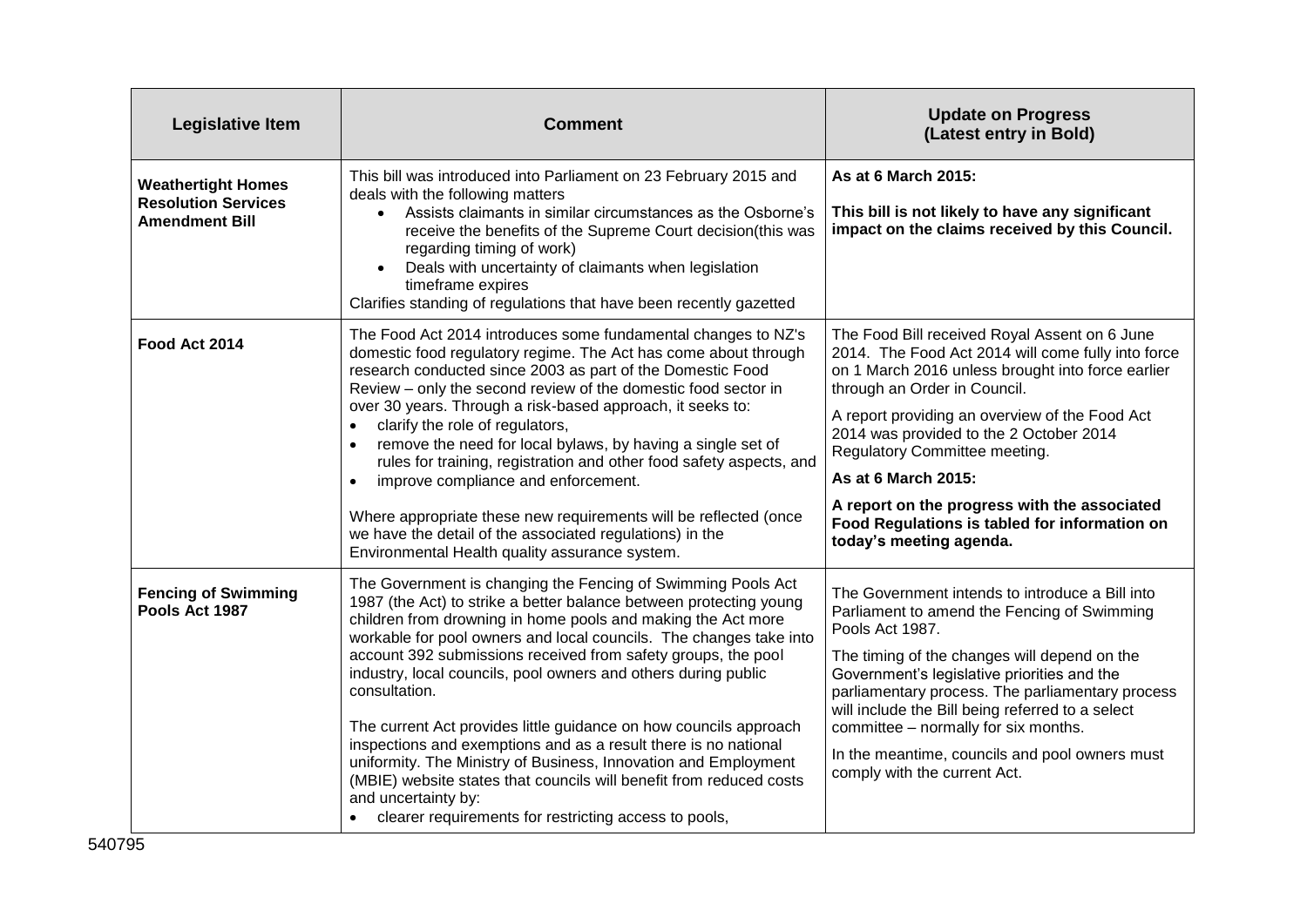| Legislative Item                                                      | <b>Comment</b>                                                                                                                                                                                                                                                                                                                                                                                                                                                                                                                                                                                                                                                                                                                                                                                                                                                                                                                                                                                                                                                                                                                                                                                                                                                                                                                                                                                                                 | <b>Update on Progress</b><br>(Latest entry in Bold)                                                                                                                            |
|-----------------------------------------------------------------------|--------------------------------------------------------------------------------------------------------------------------------------------------------------------------------------------------------------------------------------------------------------------------------------------------------------------------------------------------------------------------------------------------------------------------------------------------------------------------------------------------------------------------------------------------------------------------------------------------------------------------------------------------------------------------------------------------------------------------------------------------------------------------------------------------------------------------------------------------------------------------------------------------------------------------------------------------------------------------------------------------------------------------------------------------------------------------------------------------------------------------------------------------------------------------------------------------------------------------------------------------------------------------------------------------------------------------------------------------------------------------------------------------------------------------------|--------------------------------------------------------------------------------------------------------------------------------------------------------------------------------|
|                                                                       | enforcement tools designed to encourage voluntary<br>compliance, with councils having the power to issue warning<br>notices and ultimately infringement notices,<br>councils being required to inspect swimming pools at least<br>every five years,<br>and<br>clarification that councils are not required to locate and inspect<br>$\bullet$<br>spa pools and portable pools - but may inspect properties they<br>believe contain non-compliant spa pools and portable pools.<br>Other changes to note include:<br>clearer requirements for restricting access to swimming pools,<br>$\bullet$<br>child-resistant spa pools will no longer require an additional<br>$\bullet$<br>means of restricting access,<br>retailers will be required to inform people who purchase spa<br>$\bullet$<br>pools and portable pools of their obligations,<br>portable pools will be exempt if they are shallower than 300mm<br>- a depth of pool that is generally practical to empty after each<br>use,<br>garden ponds and other water hazards will be exempt if they<br>are not intended for swimming, and<br>powers are created for councils to issue infringement notices<br>and \$500 fee for persons not complying with a notice to remedy<br>a breach of the Act.<br>Where appropriate these new requirements will be reflected in (1)<br>KPI's and (2) the yet to be developed Compliance Monitoring<br>quality assurance system. | As at 6 March 2015:<br>There has been no further indication post the<br>general election, from central government as to<br>when this proposal is likely to regain<br>momentum. |
| <b>Resource Management</b><br><b>Act 1991</b><br>(Phase 2 amendments) | During the last term of Government proposed amendments to the<br>RMA were announced. Some of those amendments were enacted<br>and the remainder (Phase Two amendments) are understood to be<br>proposed to be enacted during the current term. The following taken<br>from the Ministry for the Environment website gives some context to<br>the proposals.                                                                                                                                                                                                                                                                                                                                                                                                                                                                                                                                                                                                                                                                                                                                                                                                                                                                                                                                                                                                                                                                    | As at 6 March 2015:<br>The programme for the roll out of the Phase II<br>amendments is not yet available.                                                                      |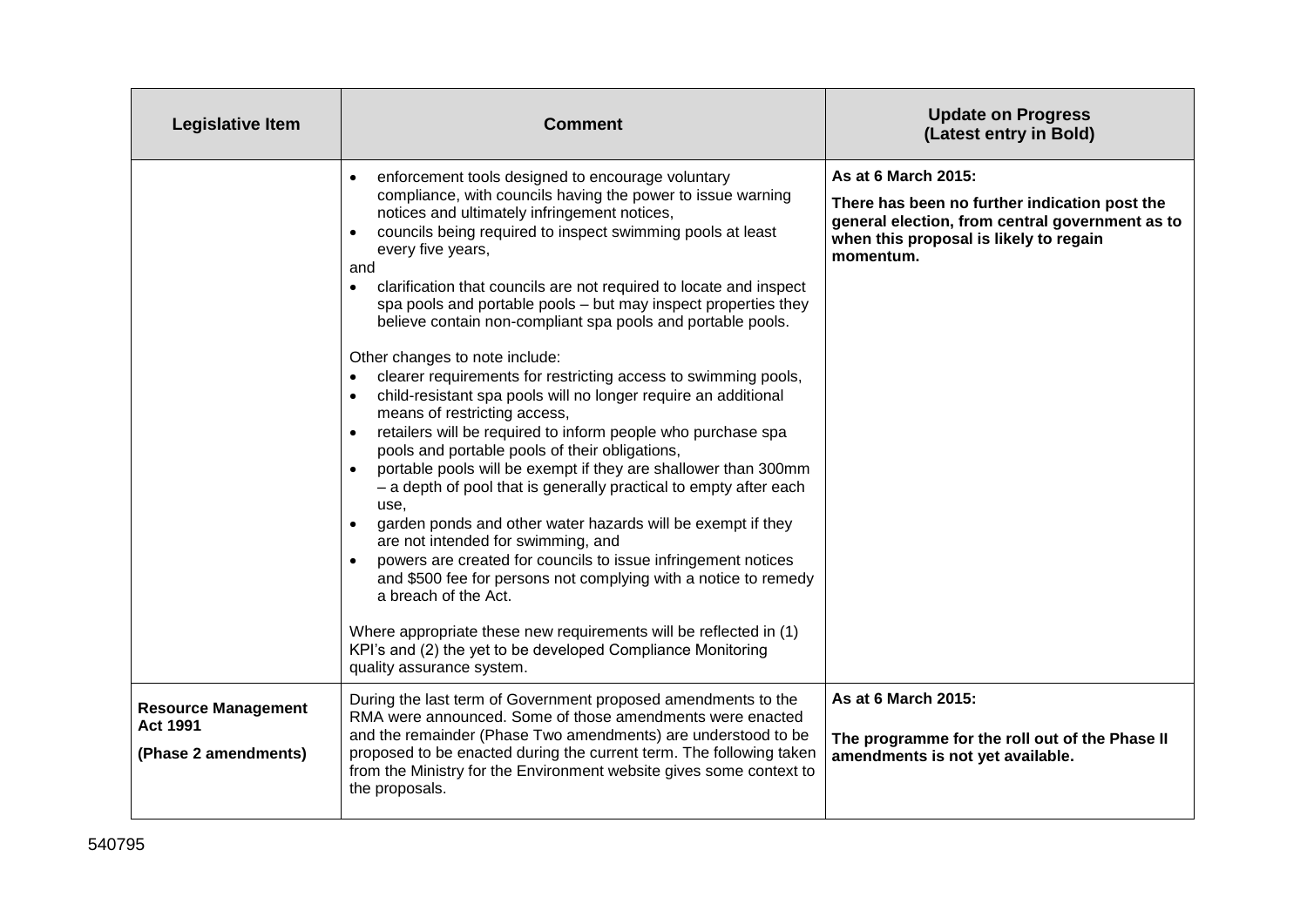| <b>Legislative Item</b>                                               | <b>Comment</b>                                                                                                                                                                                                                                                                                                                                                                                                                                                                                                                                                                                                                                                                                                                                                                                                                                                                                                                               | <b>Update on Progress</b><br>(Latest entry in Bold)                                                                                                                                                                                                                                                                                                                                                                                                                                                                                                                                                                    |
|-----------------------------------------------------------------------|----------------------------------------------------------------------------------------------------------------------------------------------------------------------------------------------------------------------------------------------------------------------------------------------------------------------------------------------------------------------------------------------------------------------------------------------------------------------------------------------------------------------------------------------------------------------------------------------------------------------------------------------------------------------------------------------------------------------------------------------------------------------------------------------------------------------------------------------------------------------------------------------------------------------------------------------|------------------------------------------------------------------------------------------------------------------------------------------------------------------------------------------------------------------------------------------------------------------------------------------------------------------------------------------------------------------------------------------------------------------------------------------------------------------------------------------------------------------------------------------------------------------------------------------------------------------------|
|                                                                       | These proposals would make further improvements to the RMA and<br>resource management more broadly, including how fresh water is<br>managed and used. Main elements of the proposals include:<br>clearer national direction and tools<br>single, local resource management plans that address future<br>environmental and development priorities and cover all local,<br>regional and national issues; replacing the range of planning<br>documents we have today<br>simpler, faster and fewer resource consents<br>Māori interests and values to be considered earlier in<br>resource management planning processes with solutions<br>developed upfront<br>comprehensive management of natural hazards in planning<br>and consenting<br>housing affordability addressed through explicit attention<br>being paid to this issue in plans and changes to consenting<br>arrangements to drive down their cost and improve their<br>timeliness. |                                                                                                                                                                                                                                                                                                                                                                                                                                                                                                                                                                                                                        |
| <b>Resource Management</b><br><b>Amendment Act, 2013</b><br>(Phase 1) | The purpose of the reforms outlined in the Resource Management<br>Amendment Act 2013 was to help create a resource management<br>regime that enabled growth and provided strong environmental and<br>planning outcomes in a timely and cost-effective way.<br>The reforms were divided into four parts, with the parts coming into<br>force during the last 18 months. The final part came into force on 3<br>March 2015.                                                                                                                                                                                                                                                                                                                                                                                                                                                                                                                    | As at 6 March 2015<br>Key amendments to the Resource Management<br>Act (RMA) came into effect on 3 March 2015.<br>There are a wide range of largely procedural<br>amendments and the notes below only<br>summarise those thought to be of interest to<br>elected members. Staff are happy to provide<br>more detail on request.<br>a. Timeframes have been introduced for<br>limited notified applications (100 working<br>days) and notified applications (130<br>working days). Of note is that this will<br>require that hearings take place within a<br>specified period from the closing date for<br>submissions. |